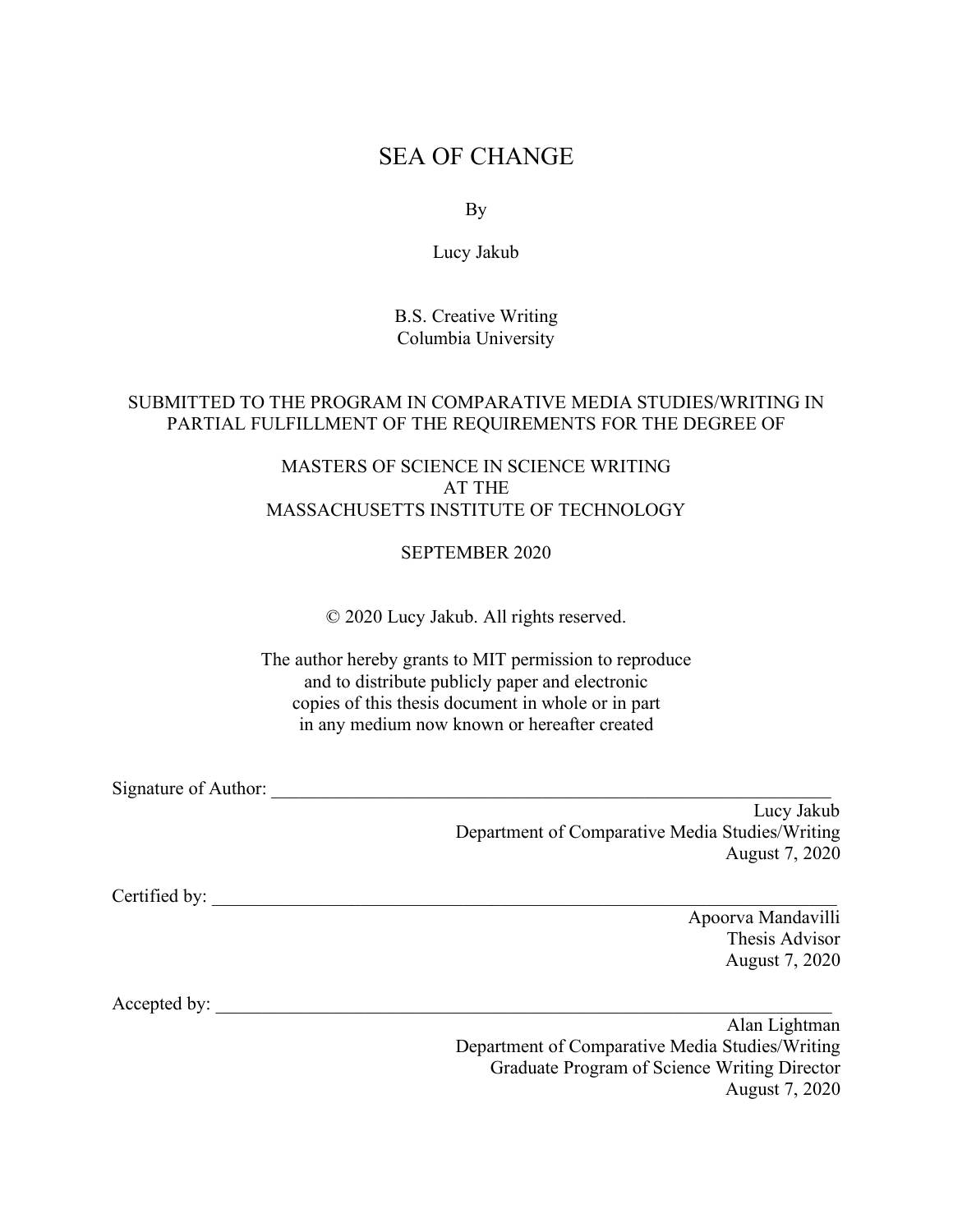# SEA OF CHANGE

### By

### Lucy Jakub

Submitted to the Program in Comparative Media Studies/Writing on August 7, 2020 in Partial Fulfillment of the Requirements for the Degree of Masters of Science in Science Writing

#### ABSTRACT

The Gulf of Maine is warming at a faster rate than 99.9 percent of the world ocean, a trend with uncertain implications for the last great maritime fishery: American lobster. Every year, fishermen, scientists, and managers wait to see if the fishery reverses its fantastic growth, which has been a salutary effect of climate change over the past three decades.

The gulf has as many horizons as it has islands, and nobody knows the whole thing. Like the story of the blind men and the elephant, every person you ask, even the most expert, will describe a different gulf to you, and a different crisis. What's clear is that the ecosystems of the region have been shaped by many different pressures: domesticated by management, depleted by overfishing, shuffled by natural climatic cycles. The future of the gulf will depend not just on the trajectory of ocean warming, but on whether people can rethink the way we use the environment, and adapt to a changing world.

Thesis Advisor: Apoorva Mandavilli Title: Thesis Advisor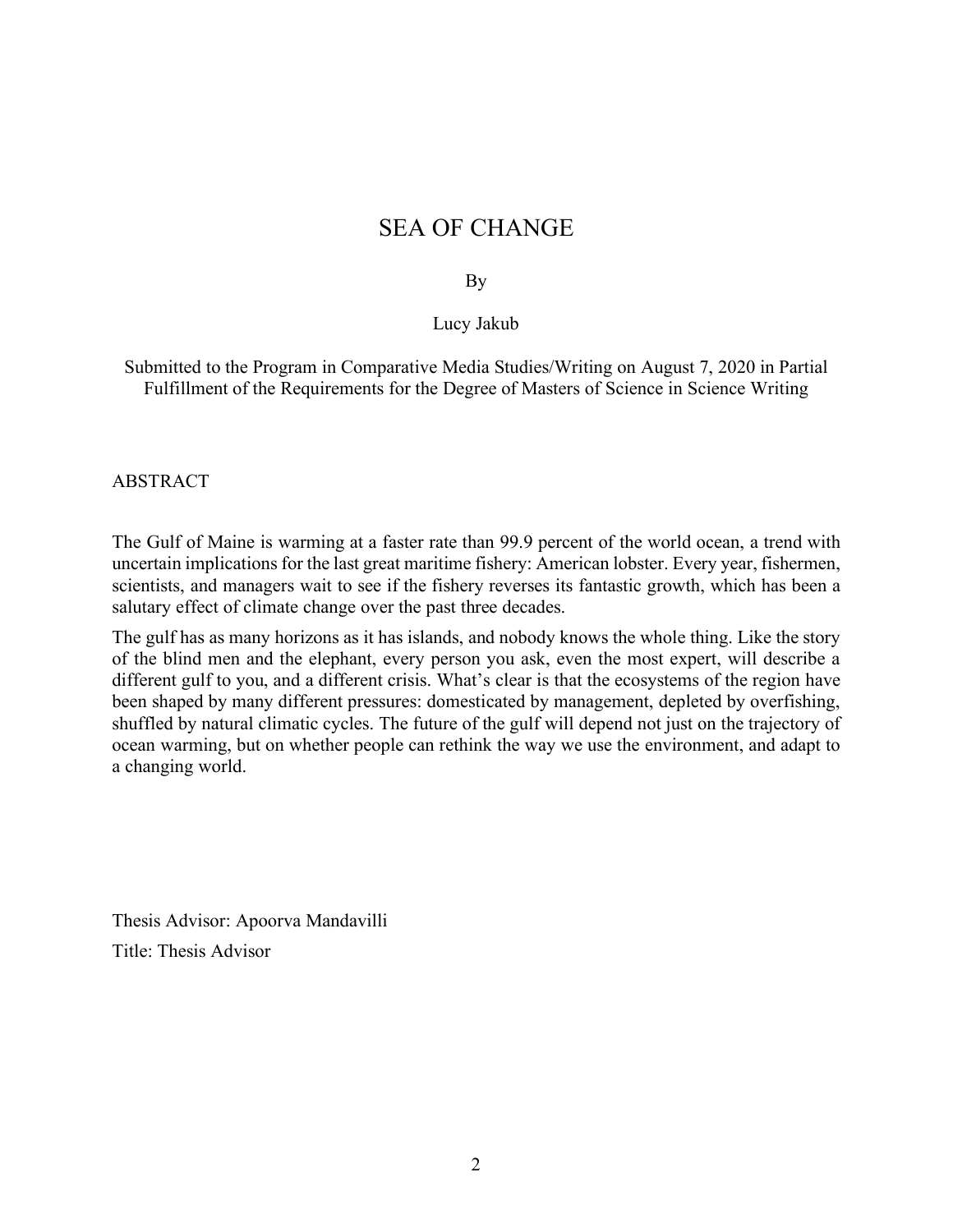Larry Moffet is selling his boat, a white 36-footer with aquamarine trim. He has captained it for two decades, the fifth boat of his lobstering career. He couldn't find a sternman to hire last season, a business proposition that's always been a sure thing in Stonington, Maine's lobstering capital. Bait prices have been wickedly high; 2019 was a dismal year for herring, and lobstermen have been obliged to load their traps with rockfish flown in frozen from British Columbia, and rosefish from as far away as Uruguay.<sup>1</sup> The profit margin for lobstering, fat just six or seven years ago, has been whittled razor thin. Moffet knows that if his 300-horsepower engine were to fail he couldn't afford to replace it.<sup>2</sup> "I can't quite wrap my head around it," he tells me, confronting his retirement. "In some ways, it's a relief."3

It's a greater relief to his daughter Lydia. It is dangerous for anyone to go out on the water alone, especially an old man of seventy. Lydia once employed me for a summer washing dishes in her bakery, but this is the first time I'm meeting her father. He's very tall, wearing house clogs and checkered flannel. His face is long and creased, framed by lank hair that's still dark. I've seen his oil paintings of light-filled seascapes hanging around town. We are sitting in the timber-frame house he and his wife built in the woods, brick red on the outside, clean and raw on the inside. It is not unusual for a lobsterman to have several trades; it's important to have insurance against the unpredictable. Around here, there are many ways for life to feed you. Mostly, though, it's been lobster.

Every season, Mainers wait to see if the lobster fishery finally reverses its wondrous growth, which has been a salutary effect of a warming ocean. Starting in the 1990s, American lobster, in a portentous migration, abandoned the fishing grounds of Massachusetts, Connecticut, and Rhode Island and began to settle in the Gulf of Maine. This move had devastating consequences for the lobster strongholds of southern New England, but was an economic boon for the fishermen in Maine who had recently watched their longtime livelihood, Atlantic cod, collapse and fail to recover. All along the coast, lobster has brought a heady influx of cash to small towns. Fishermen bought big, tricked out boats, and rumor had it that if a young man brought his lobstering permit to the bank, they'd loan him anything.4 Lobster now accounts for three quarters of the value of Maine's marine resources. In 2016, that was \$1.67 billion at the  $d$ ock. $5$ 

Robin Alden, who served as Maine's Commissioner of Marine Resources in the midnineties, says that people have been foretelling the doom of the lobster industry for decades. But in the last few years, tipping points have begun to loom in the Gulf of Maine.

"Because I've been thinking about complex systems for a long time, I'm just aware that we have no clue what's going to happen," she says. "And it's happening much faster than I ever thought."

In 2012, superstorm Sandy slammed New York City, bringing home, for millions of people, the visceral threat of climate change. Up the coast in Maine, the heat arrived in the form of a marine heatwave. "What happened that summer was really a shock," said Alden.

 $\sim\sim$ 

"Usually we have north winds start in September," Moffet remembers. "But in the winter of 2011, it never got cold." He knew that meant the lobsters would molt early, as early as May. Sure enough, "that was the year the famous glut came." For the first time in memory, Maine lobsters molted twice in a single season. Two classes grew to legal size for taking. Imagine a crop that bears fruit and ripens twice.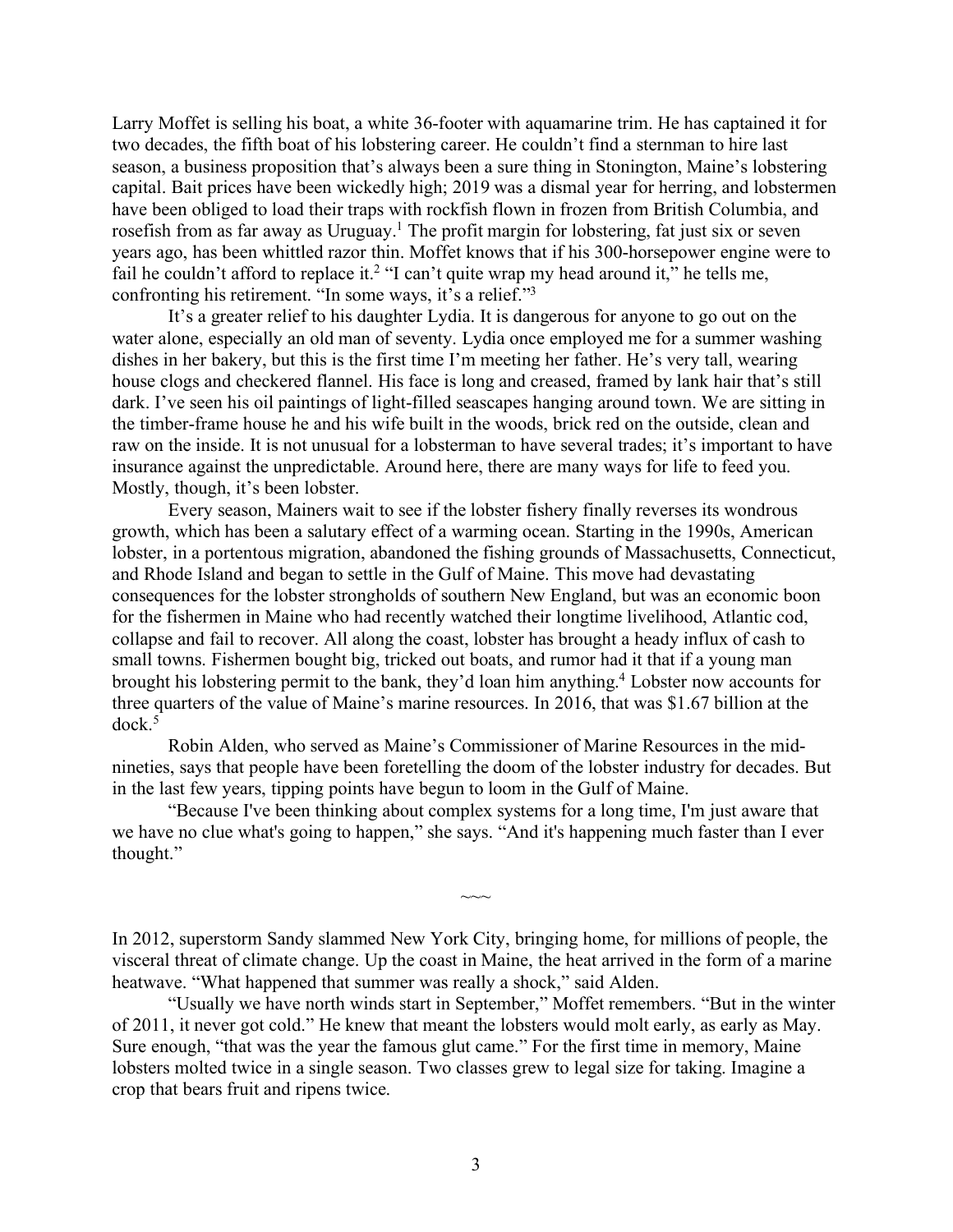There were stranger things adrift that year, out in the pelagic zone. Sailors were startled by gray fins in the water, thinking they belonged to sharks, but the truth was weirder: giant mola mola, a blunt, trapezoidal fish from the tropics. Offshore lobstermen encountered them in groups as large as thirty. Beachcombers reported jellyfish washed up in unusual numbers. Longfin squid, clearly thinking they'd arrived to stay, laid their jelly pom-poms of eggs in the Damariscotta River.<sup>6</sup>

Scientists took notice. In October 2013, a meeting of the Regional Association for Research in the Gulf of Maine convened in the Holiday Inn in Portsmouth, New Hampshire.7 Oceanographers, hydrologists, phycologists, ornithologists, and ichthyologists came armed with graphs, the sort frenetic with hot red lines. People who studied the gulf had been discussing climate change for years, but that meeting was the first time the field came together to trade notes with a sense of urgency. "It was basically like year 2100 conditions happening already," said Nick Record, who was there to share his data on the distribution of zooplankton in the gulf.<sup>8</sup> "It was one of the more interesting meetings I've ever been to."

That December, landings in the northern shrimp fishery were worrisomely low. The season was cut short, and the fishery was closed for monitoring.<sup>9</sup> A handful of fishermen were enlisted to monitor the shrimp for signs of recovery that could justify reopening the fishery. The following March, the Atlantic States Marine Fisheries Commission convened in Washington, D.C. to discuss the implications of climate change for the federal management of fisheries.<sup>10</sup> In March 2015, fisherman Arnie Gamage hauled a trap of shrimp onto the side of his boat.<sup>11</sup> It was spawning time, when northern shrimp migrate inshore. There wasn't much in the trap, but the females were heavy with gray eggs. "The fishery's gonna come back, I'm sure of that now," Gamage told News 8, pointing to the eggs, which would hatch into scads of hermaphroditic fry in the spring.

It didn't. The northern shrimp, an Arctic species which had been living at the southernmost extent of its range in the boreal gulf, became the first acknowledged casualty of climate change. In November, the Gulf of Maine Research Institute published a study in *Science* that included a remarkable statistic that foreclosed any hope of the fishery's recovery: between 2004 and 2013, sea surface temperatures in the gulf were warming at a rate faster than 99.9 percent of the world ocean.12 By 2100, the gulf is projected to warm by 6.7 degrees Fahrenheit, a rate three times the global average.<sup>13</sup> The mainland will feel like Maryland.

 $\sim$ 

Growing up on its coast, I always held a naïve conviction that the Gulf of Maine is a special place, unlike anywhere else in the world. The scientists who study the gulf know that it is, in fact, special in immutable ways. It is sometimes described as a sea within a sea, because although it is a corner of the north Atlantic, it has its own peculiar bathymetry that governs its circulation. It is a long depression in the continental shelf, from the lee of Cape Cod to the Bay of Fundy, which was scraped out by glaciers that only receded  $10,000$  years ago.<sup>14</sup> It is bounded by Georges Bank and Browns Bank, on the Scotian Shelf. These raised underwater plateaus, forested with kelp, were once broad islands where mammoths and mastodons roamed. They still serve as bulwarks against the Atlantic, a birdbath on the brink of a lake.

Warm water from the Gulf Stream enters through the Northeast Channel, which drives deep between the banks. Cold, salty water, derived from ice formation in the Arctic, enters the gulf on the Labrador Current, which skirts the coast of Greenland and washes over the Scotian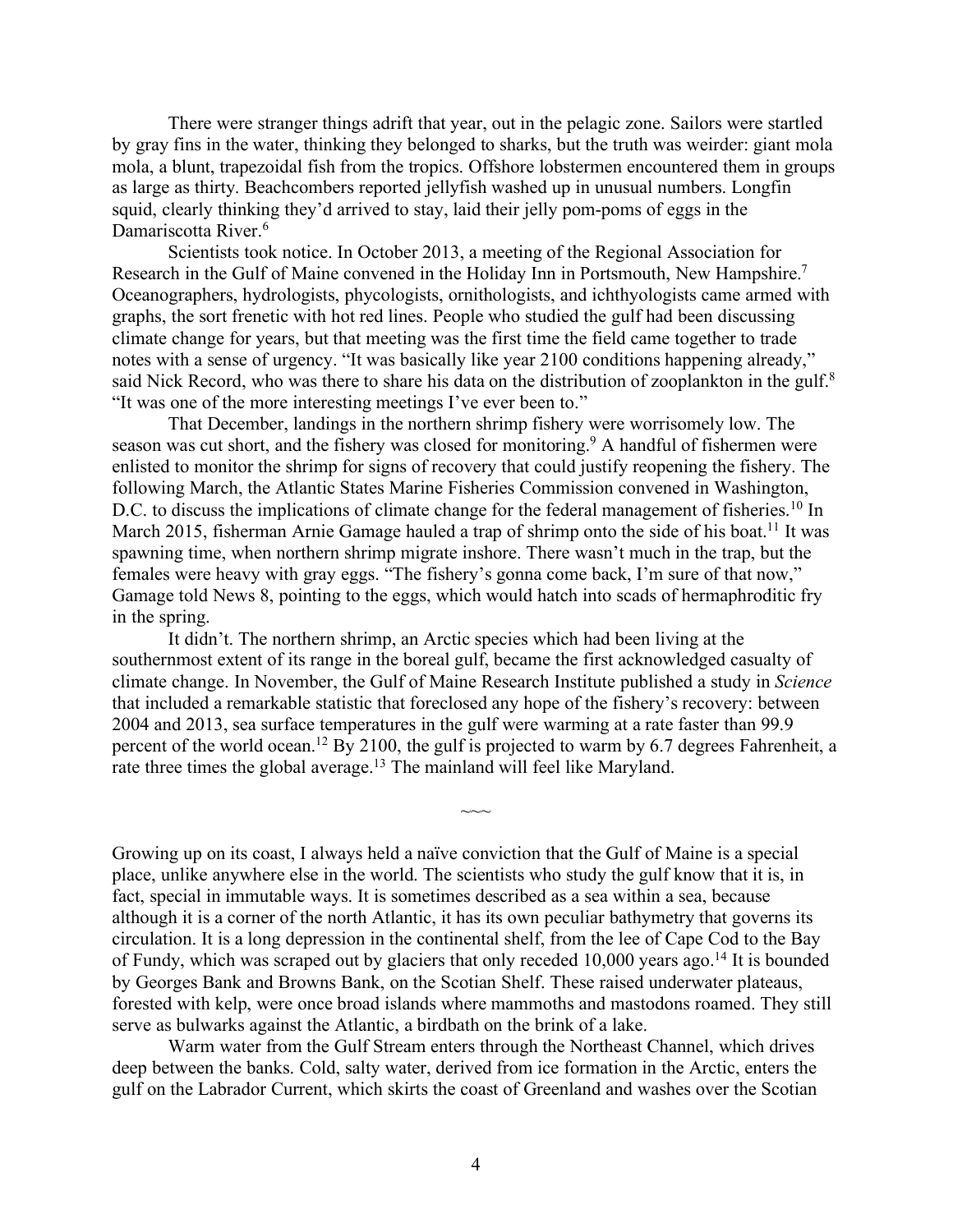Shelf. The gulf is in the sway of its own physics, its long rectangular basin sloshing the incoming sea back and forth out of rhythm with the planet's tides. Twice a day, 110 billion tons of water are sent rushing into the Bay of Fundy and then sucked back out.15 Nutrients are mixed and transported for miles. These waters are some of the most productive in the world.

When Pangea split, and the world's waters rushed in to fill the fissure, the new ocean was inoculated with species from the Pacific.<sup>16</sup> Not all species could make this migration. Marine mammals that are keystone species in the Pacific, like the sea otter and the killer whale, are absent from the north Atlantic. Instead the Atlantic is dominated by predatory fish. People have been fishing in the Gulf of Maine since the retreat of the Laurentide ice sheet at the end of the last ice age. A stone-age community of hunter gatherers, known as the Red Paint People, settled the shores of the gulf some 6,000 years ago.17 Sustained by the bounty of the ocean, they never practiced agriculture. But they were a startlingly advanced society, with complex burial rituals and elegant slate bayonets. Arrowheads aren't the most interesting artifacts of this period—it's the shell middens, eroded along the coast by sea level rise, that hold the most valuable information about the gulf's ecological past. Those ancient landfills are filled with the jaw bones of codfish and the vertebra of swordfish.18 For just about as long as there have been fish in the gulf, people have been fishing for them.

The gulf has as many horizons as it has islands, and nobody knows the whole thing. Like the story of the blind men and the elephant, every person you ask, even the most expert, will describe a different gulf to you, and a different crisis. "What do you call a lobster fishermen that's more than ten miles away from home?" Moffet asks. I've heard the joke before. "Lost."

 $\sim$ 

Bob Steneck's lab at the Darling Marine Center, a compound of peeling white clapboard buildings on the water in Damariscotta, looks in the dead of winter like an abandoned summer camp. His tiny office is cluttered with the PVC pipes, tied into meter squares, that are his primary field equipment. He uses them to mark off survey plots on the ocean floor, and count lobsters. He's among the people trying to answer the billion-dollar question: what's going to happen to Maine's lobster fishery?

"You have to take with a big grain of salt some of the high-publicity papers," he says, echoing, more or less, how most people have prefaced their conversations with me about climate change in the gulf.19 It's not just that scientists are trained to be skeptical of flashy statistics. The gulf is simply too complicated to be explained with a single figure, and the GMRI study, based on sea surface temperature recorded by satellite, only skimmed its surface. If you want to know what's happening to lobsters, you pay attention to the deep water.

Lobsters are ectotherms: unable to produce their own body heat, their blood is the same temperature as the sea. Their biology makes them exquisitely responsive to subtle changes in the water. "I am convinced that it's a fraction of a degree of change in the sea water temperature that completely changes the lobster's behavior," Moffet tells me. The threshold fishermen watch for is 13 degrees Celsius, when a lobster's metabolism kicks into gear, and the benthos comes to life: a bustling metropolis of lobsters eating, mating, and molting. In 2012, instead of waiting until the middle of August for the water to warm to 13 degrees, the sweet spot hit in the middle of June giving lobsters time for a second molt before the season was over.

The bottom of the gulf is pitted with basins and canyons that hold deep, cold water features that distinguish it from southern New England's shallow continental shelf, and interact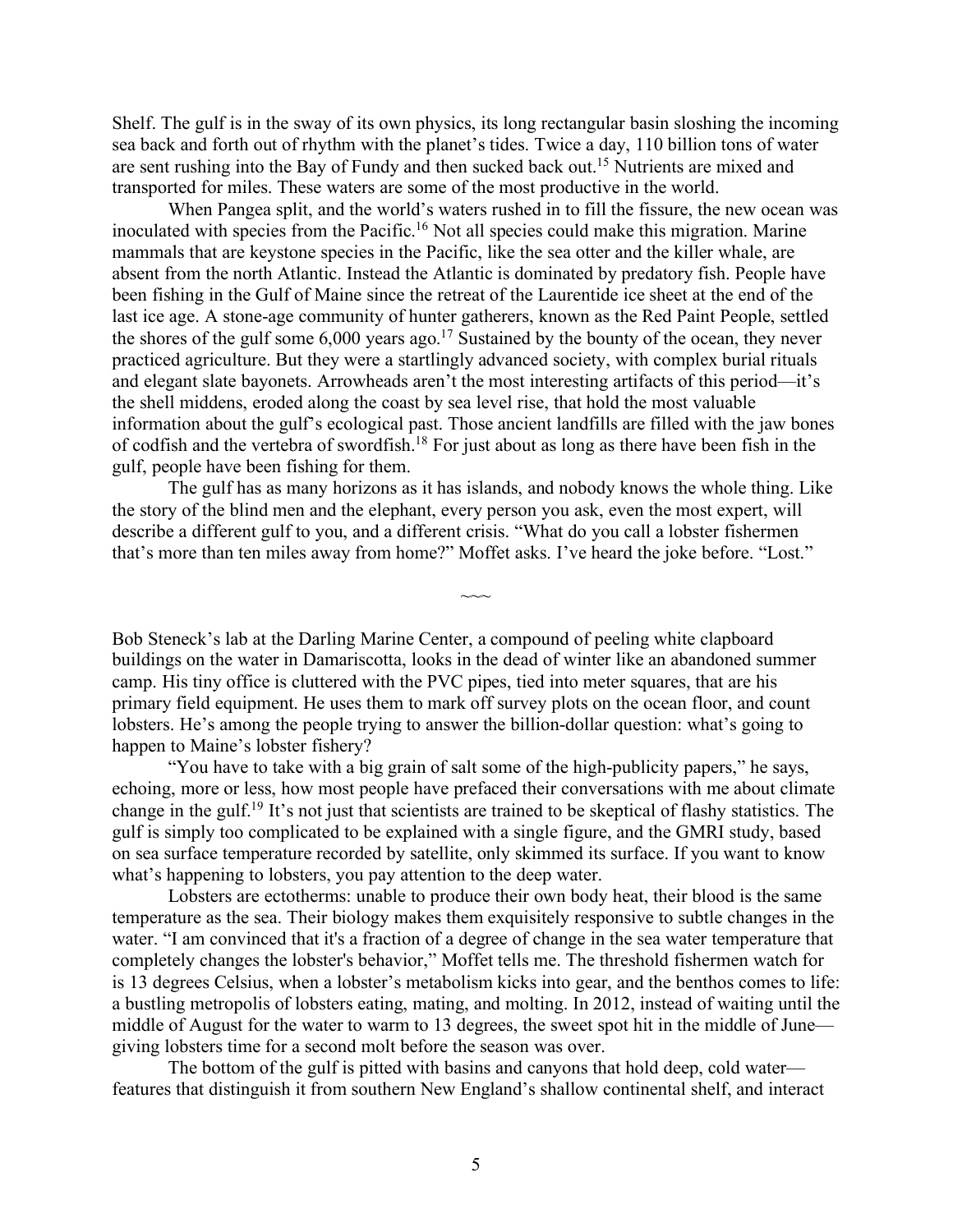with the currents to delineate two zones of radically different character.<sup>20</sup> In Steneck's tiny office, a giant map of the Maine coast is fixed to the wall, with pins along it to mark lobster sampling dive sites. The two coastal zones are naturally divided by another wall that encloses a room with his desk in it. In the southwestern gulf, from Portsmouth to Penobscot, the water column is highly stratified; freshwater emptied from dozens of rivers settles in a layer above the cold and salty water, heating quickly because it never mixes down. In the northeast, cool backwash from the Bay of Fundy churns the sea from the bottom up, giving it a near-uniform temperature from the floor to the surface.

Steneck has been observing the gulf's benthos since the early 1980s. He used to take lobstermen down with him in a little submersible, to show them the underwater landscape they'd intuited from their traps and soundings but had never seen with their own eyes.<sup>21</sup>

He's more attentive to a different biological threshold: 12 degrees Celsius, the temperature at which lobster larvae settle.<sup>22</sup> Baby lobsters spend the first weeks of life drifting and eating in the surface waters. After their fourth molt, they are larger and more sensitive to light, and they begin to dive, looking for suitable habitat on the ocean floor. They search for cobbled terrain along the coast where there are lots of nooks and crannies for shelter, passing over muddy or sandy seabed. When they find it, they settle.

Every year, divers carry out the lobster settlement index, a survey of how many larvae have survived this vulnerable transition. This number is a good indicator for how large the lobster fishery will be five to ten years down the road, when those larvae have matured to legal size for harvesting. In 2017, the index sent the industry into a panic: the density of baby lobsters per PVC square meter was down by 17 percent.<sup>23</sup> The next couple of years didn't make up much ground, leading scientists and journalists alike to hand-wring over the impending decline of the fishery.

Steneck isn't so pessimistic. Based on an assessment of benthic temperatures, he thinks the baby lobsters have spread out over a wider range as suitable habitat has expanded on the seafloor, especially in the northeastern gulf, where the uniform temperature of the water makes it easy for the larvae to dive. If that's true, it bodes well for future year classes. But it does nothing to assuage Steneck's worries about the marine economy. "This is a dangerous place to be, for just a whole bunch of reasons," he says, "but especially as an ecosystem, when you are depending on a single species for about 80 percent of the total marine resource value."

Where ecosystems meet economics, sudden windfalls aren't always a good thing—and in 2012, it was a disaster. The heatwave flooded the market with 22 million extra pounds of lobster, causing the dockside price per pound to drop, in some regions, down to \$1.25, a seventy percent pay cut.24 Those 22 million pounds weren't exactly extra, either—they represented a future harvest. The lobster fishery is replenished every year with a new class of juvenile lobster that reaches maturity at roughly the same time. For decades, the scrupulous industry had lived off the interest—lobsters that had just grown to legal size, with 3.25-inch carapaces—and left the rest in the bank.25 In 2012, the fishermen ate into the principal. That's called overfishing.

Fisheries can reel you in. Alden was a young journalist in Maine when she became deeply enmeshed in the fishing world, and then involved in its management. She served in the National Marine Fisheries Service in the late seventies, and then as Commissioner of Marine Resources.<sup>26</sup> She and her husband, Ted Ames, founded the Maine Center for Coastal Fisheries in Stonington

 $\sim\sim$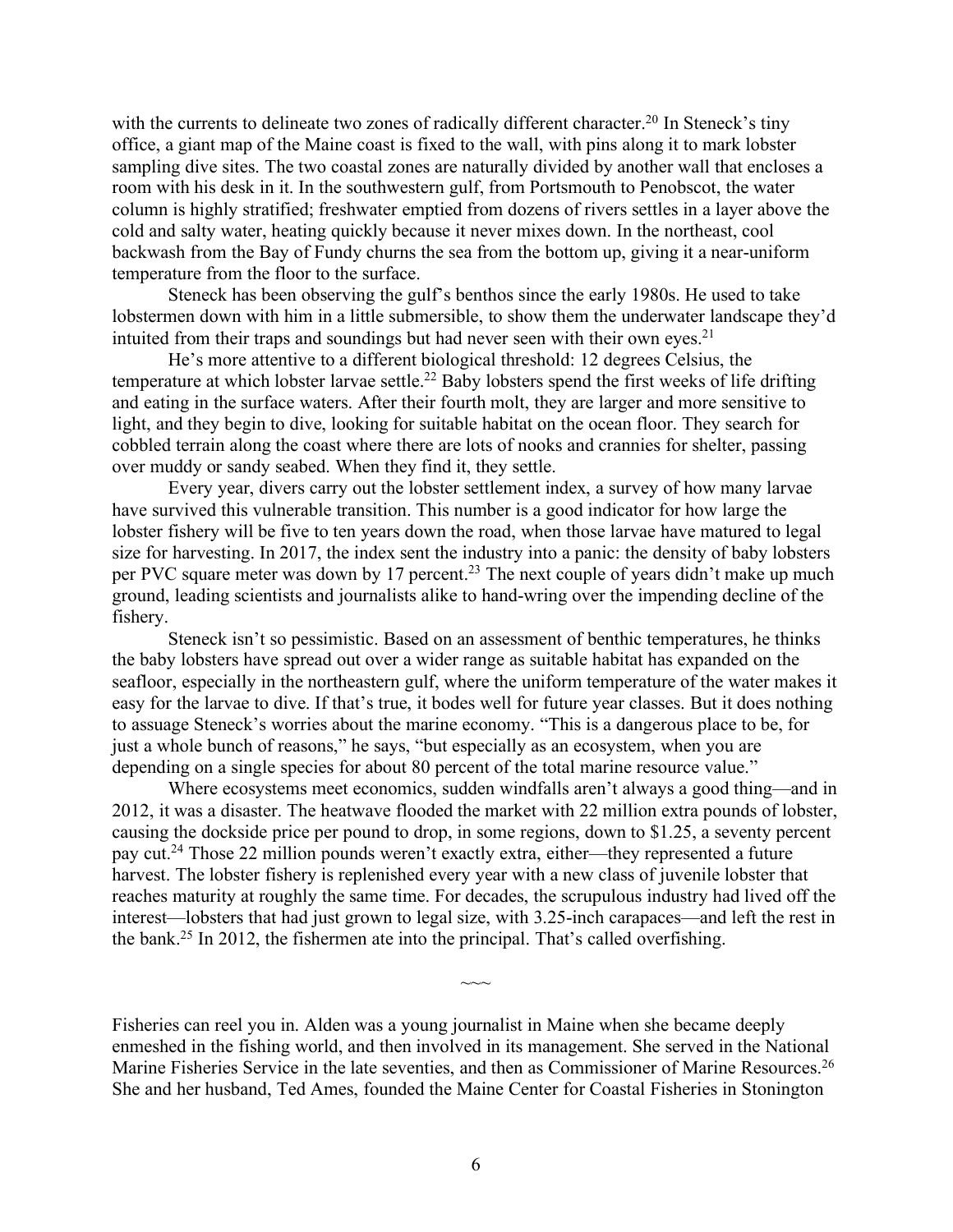in order to give fishermen a voice in the research and management of their industry. "My mission in life has always been, how do we fish commercially and be able to do it forever?" she says. "If you could figure that out, human beings would have figured out something very, very important that has parallels in so many other arenas."27 But while economists, population ecologists, and even physicists have sought to impose order on them, fish continue to confound, exposing the limitations of our systems.

In 1995, Daniel Pauly, the biologist whose book Moffet was reading when I visited him, diagnosed fisheries science with what he called "shifting baseline syndrome."28 There is a fatal lack of historical data on the abundance of fish in the ocean, and this lacuna leads successive generations of researchers to misjudge the degree to which fisheries have declined over time. There are ways to build up that historical record, by taking oral histories of retired fishermen, and combing the historical record for less organized sorts of data that can attest to where certain species used to be abundant—for example, the shell middens.

But the value of population baselines rests on the assumption that ecosystems are undergirded by stable conditions in the environment. Climate change has kicked the bottom out of fisheries population models, and promises to alter the underlying conditions in ways that are rapid and unpredictable. Record, who makes oceanographic models for a living, says that scientists have had to shift their mindset "to think about the ecosystem in terms of surprises. We're kind of going into this no-analog situation."

To Alden, that uncertainty is a blessing in disguise. Climate change may be what's needed to force a reckoning with the way the fisheries are managed. The Magnuson-Stevens Fishery Conservation and Management Act, drafted in the 1970s to provide a governance structure for its newly-claimed exclusive economic zone in the ocean, aims to conserve fish stocks from year to year so that they may be exploited at their maximum capacity. This is done through a system of permits and quotas that are undergirded by "the best available science" on marine population dynamics. According to Alden, "Federal management has continued to be a huge, complicated, bureaucratic, quasi scientific exercise, relatively unable to respond to changes."

It's a different story inshore, where the state manages fisheries within three miles of the coast. To harvest lobsters in Maine, you must have a license, and if you have a license, you must haul your own traps. The owner-operator structure of the fishery has been key to its long-term sustainability; generations of lobstermen, invested in the survival of the fishery, have practiced informal conservation methods like cutting notches in the tails of egg-bearing females and throwing them back.

"Three major Maine fisheries, lobster, scallop, and urchin, are now owner-operator," she said. "And that means you can't have fleet operations. If we hadn't had that, we would have had industrial lobstering. It's an amazingly profound thing to keep the scale small."

 $\sim\sim$ 

At points in our conversation Moffet hoists himself out of his armchair, stumps across the room, and rummages for materials: a worn nautical chart; the wastewater application for the Bucksport aquaculture plant; *Vanishing Fish*, the collected essays of fisheries biologist Daniel Pauly. He unfolds the chart and spreads it on the rug.

Moffet's lobstering permit extends southwest of Stonington to the waters off Isle au Haut. He traces his finger through a crumble of islands. This is where the cool Eastern Maine Coastal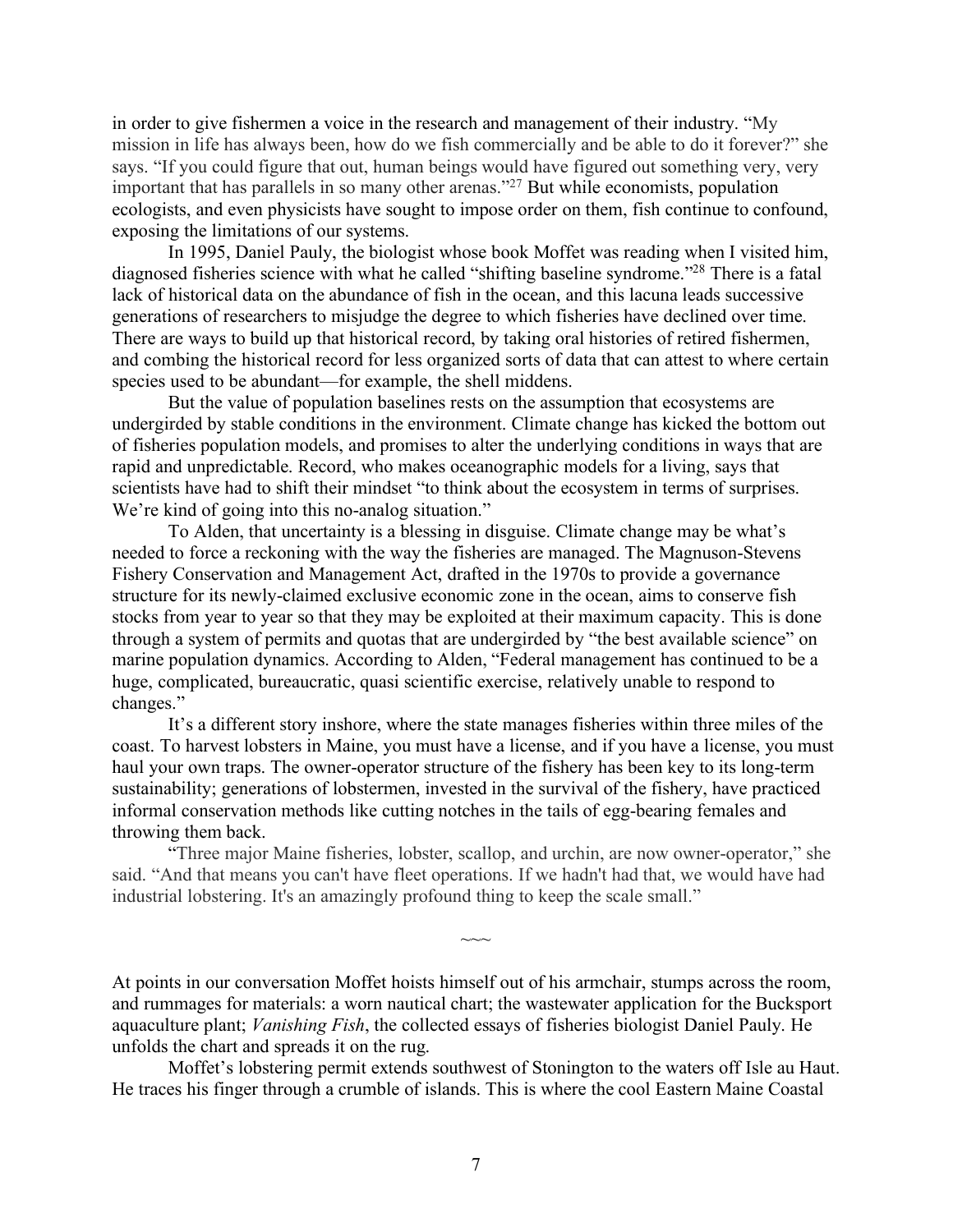Current peels off from its southerly route along the coast, and lets out into the belly of the gulf. He used to carry this map in his head, seeing, when he closed his eyes after a long day's work, where all his traps were sunk. These days, a fisherman is beholden to his GPS, some even to cameras and sonar that show the contours of the sea bottom as he passes above.

Warm water may invigorate the lobster, but it is not the only species to benefit from climate change. Moffet doesn't need to see the bottom to know that it has changed dramatically. Invasive tunicates slime themselves over his traps, glommed on so thick that a power hose can't pry them off. Some are sparkling and jewel-like, others are a fleshy neon ooze. The traps out behind the house are gummed up with leathery, ovoid sea squirts. Moffet believes they've taken over miles of pebbled sea bottom in his territory, crowding out adult lobsters and discouraging the settlement of juveniles. "It is *disgusting*, the amount and variety of stuff," he says, making a face. "That's another big factor in my deciding not to lobster anymore."

One of the most important changes in the benthos, according to Steneck, has been a winnowing of biodiversity. The Atlantic is already less biodiverse than the Pacific, but a long history of fishing pressure has brought about what he calls a "domesticated ecosystem." Lobster is not really a wild fishery by any stretch of the imagination, but a well-tended flock. In the summer, they mill from trap to trap like tourists wandering from bar to bar on a city block. They come for the bait, great football-sized wads of herring, alewife, or menhaden.

There are no lobster carapaces in the middens of the Red Paint People. Steneck nurtures a theory that the lobster population only exploded after it was relieved of its major predator, Atlantic cod. Cod is not, by nature, the modestly-sized fish found in today's supermarkets. It is a thuggish predator, huge and meaty, that swallows spiny urchins, shrimp, and clams (shells and all), and will tear a lobster limb from limb. For thousands of years, it dominated the kelp forests of the Gulf. But marine ecologists suspect that the kelp ecosystem hasn't been prevalent since before 1900, when cod began to be heavily fished by international fleets.

Ecologists use phrases like "boom and bust" and "flip and lock" to describe the volatile shifts that low-diversity systems undergo. Two decades ago, Steneck witnessed an ecological drama play out among a small cast of characters on the sea floor: urchins, algae, and green crabs.

Americans don't care for the taste of urchin gonads, bright orange and funky like the sea simmered down, and the spiny animal was a nuisance in lobster traps. So, when a lucrative Japanese market opened for green urchins in 1986, no regulations were put in place to limit their harvest. For a decade, Mainers dove and dredged.

In a more diverse ecosystem, the overharvest of one species might not signal a phase shift. "If you were to go to Southern California, you'd be talking about three species of sea urchins, five species of abalone, several herbivorous fish, several big snails that feed on seaweed," says Steneck. In the Gulf of Maine, the green urchin was the only effective herbivore left to keep the kelp forests in check. At its peak in 1995 the urchin fishery was worth over \$35 million.<sup>29</sup> Then there were no more urchins.

Sugar kelp and Irish moss retook the urchin barrens, bringing with them green crabs. Steneck waited to see if the urchins would return after the fishery was closed; he cultured and released urchin spawn, tiny Sputniks, over the forest, and periodically dove to see how many had survived. The crabs picked off every one. "Urchins are as rare as hens' teeth," says Steneck. "Last year we were diving all summer long. I think we saw three sea urchins on the entire coast of Maine."

But cold-water kelp forests are now vulnerable to the warming in the western gulf, and in their place a different sort of algae has taken hold.<sup>30</sup> Unlucky lobstermen haul up traps cloaked in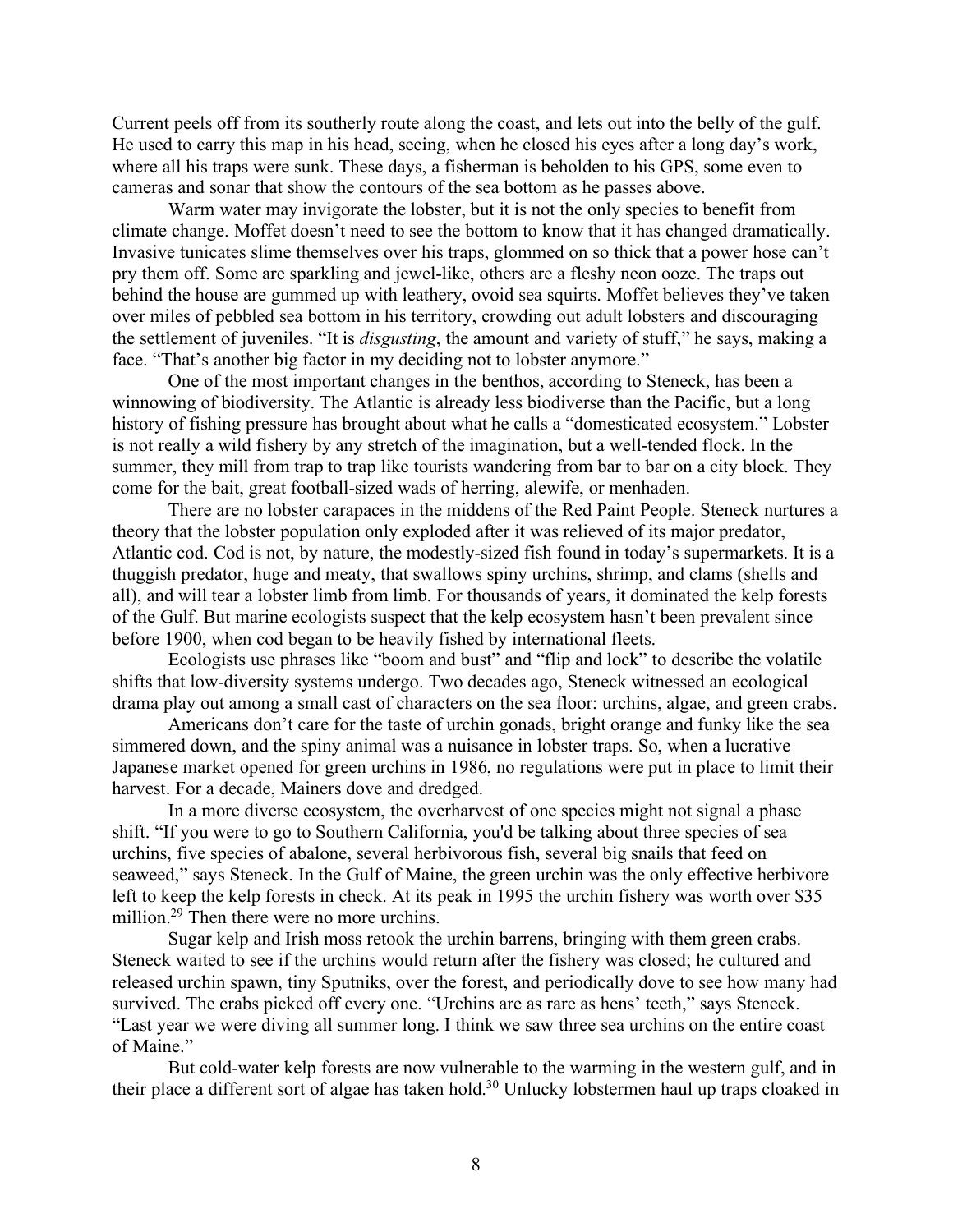dark, matted weeds, like something sinister pulled from a drain. Scientists call it *Dasysiphonia japonica*, after its waters of origin in Japan. Fishermen call it gorilla hair.<sup>31</sup>

"Last year when I was doing lobster surveys, I was shocked at the shag carpet that I saw of this seaweed," Steneck says. "It's almost, in places, a foot thick."

Biologically, *Dasysiphonia* is a perfect foil for the lobster boom: the temperature at which it thrives, 12 degrees Celsius, is the same threshold that enables baby lobsters to sound. As territory for lobsters has expanded, so has the habitat for gorilla hair. But what Steneck finds most worrisome about this invasive species is what happens after it dies. The algae rots just as quickly as it grows, creating pockets of anoxia on the ocean floor that suffocate marine life—gas bombs in the trenches.

Whether because of invasive species, or because the inshore waters are becoming too warm for the lobster's comfort, an undeniable trend has emerged. The lobster fishery is slowly marching offshore, into the deeper, colder waters of the gulf—out of three-mile zone managed by the state, and into federal waters. This is a shift with huge implications for the industry, and especially for harvesters like Moffet who work in small boats close to shore, and don't have federal permits. <sup>32</sup> But Steneck says this is the least of the lobstermen's concerns.

"Most of what I've talked about is not on their radar screen. Right whales are on their radar screen."

In theory, animals that can migrate for long distances to find food are more adaptive to climate change. The North Atlantic right whale eats copepods, the fat-rich zooplankton that also sustain juvenile cod, herring, and redfish in the gulf. For decades, whales made a regular circuit from the western gulf in the winter and spring, to the eastern gulf in summer and fall. Whale watch tours expected them in the Bay of Fundy; shipping lanes and fishing grounds were zoned around the whales' expected route. Then, around 2008, the whales changed course, bypassing the Scotian Shelf and traveling all the way to the Gulf of St. Lawrence in Canada, and out to Martha's Vineyard off Cape Cod.33

 $\sim\sim$ 

They entered a gauntlet of ships and fishing gear. Millions of lines, trailing from buoys on the surface down to lobster traps on the ocean floor, form a matrix that entangles errant whales, slicing blubber like wire through cheese. In the last three years, thirty right whales have died by entanglement or have been struck by ships. There are only some 400 whales left, and fewer than one in four are females of reproductive age. In 2018, the Center for Biological Diversity, Defenders of Wildlife, and the Humane Society filed a lawsuit against the US government for failing to protect the right whale according to the statutes of the Endangered Species Act.<sup>34</sup>

The changing behavior of the whales was a clue. "They're the best observers we could have," says Alden. "They seem to be very good at what they do." The crisis prompted scientists to take a closer look at the deep water, where copepods hibernate for much of the year below 100 meters. What they found was even more alarming than the 2015 GMRI study had indicated: since 2004, the deep water of the gulf has warmed 0.5 degrees Celsius each year, twice as fast as the surface.35

The National Oceanic and Atmospheric Administration (NOAA) responded to the environmental lawsuit with a federal conservation plan that reduces the number of lines that Maine lobstermen can leave in the water.<sup>36</sup> Entanglement is not a new issue, and this is not the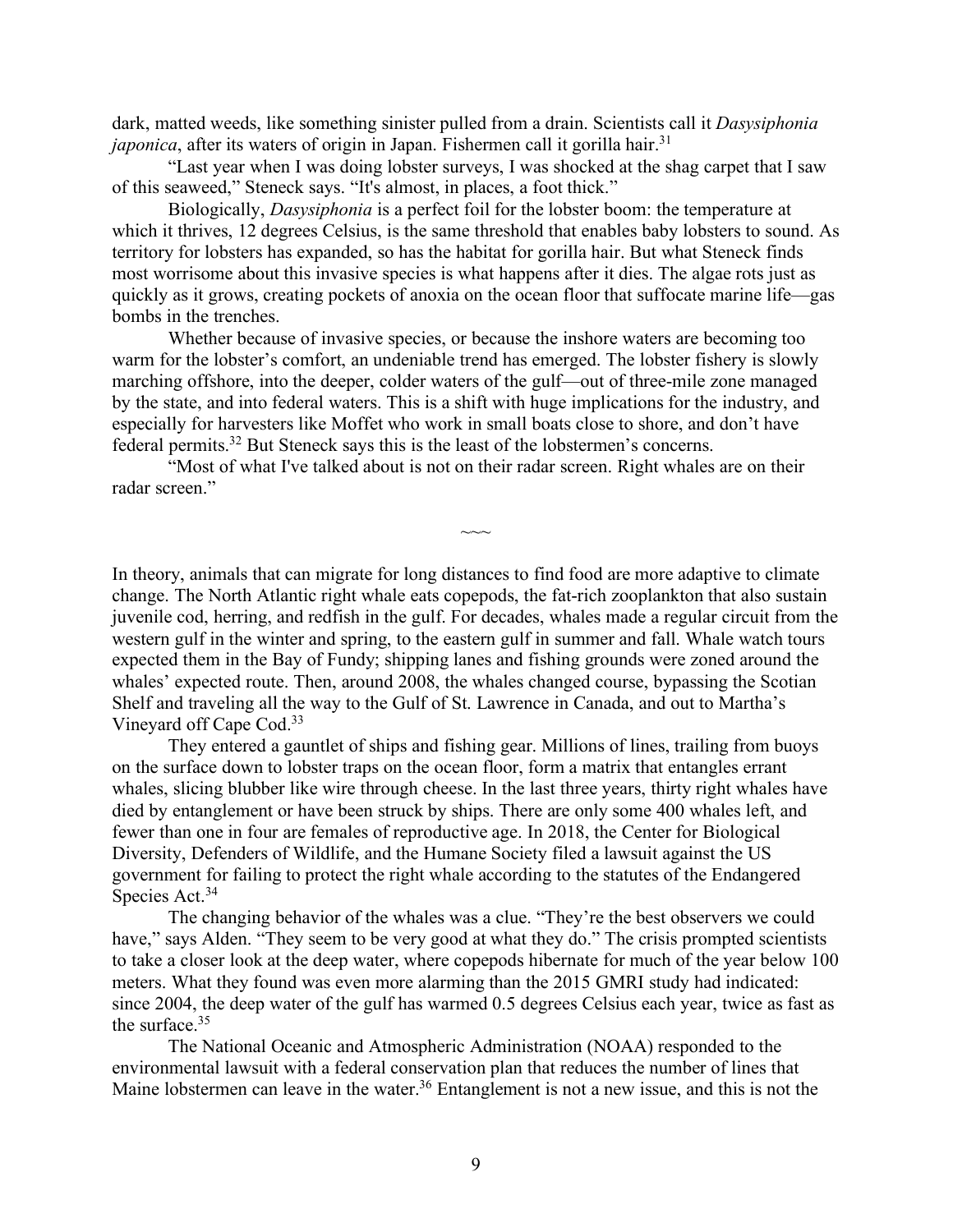first time the lobster industry has adapted its practices to create a safer ocean for whales. But the stressed industry—facing existential threats from all sides—has responded to further regulation like a cornered animal. Amid a renewed urgency to work together closely to understand how the gulf is changing, the whale issue is eroding trust between fishermen and the government.

The parking lot of the Samoset Resort in Rockport is jampacked with big, new trucks. Rockport is a sleepy tourist town any other weekend of the year; even in the height of summer, it doesn't see more action than it does during the Maine Fishermen's Forum, a three-day symposium, gear show, and banquet and dance that attracts fishers and their families from up and down the coast. It's March 6, and this is the last large gathering any of them will attend for a long time.

Alden's lavender cardigan sticks out in the crowd of sweatshirts and denim. This forum is one of her legacies. She and Jim Wilson, an economist at the University of Maine, founded the Maine Fishermen's Forum in 1975, as a way to help fishermen advocate for their interests as a group, and to bring them together with scientists and managers to discuss issues in the industry. 37

Both of us were tempted by the talk on fishermen's historical data collection happening at the Golf Club, but instead squeezed into the back of the Rockport Room to witness the inevitable showdown between the fishermen and the feds. One lobsterman likens the gap between NOAA and Maine fishermen to the one between Israel and the Palestinians.

 $\sim\sim$ 

"We want what's best too, you know, and we're trying."<sup>38</sup>

The most frightening aspect of climate change is its unpredictability. "It's not going to be a dead sea," Alden told me. "It's going to be something. It's just whether we know how to make our livings from it, and do it right. And we won't have anything to go on." The Gulf of Maine seems to have reached the frayed edge of precedent sooner than the rest of the world. So there is something uncanny in the fact that much of what we are seeing in the environment has happened before.

"Curious changes have been taking place," wrote Rachel Carson, "with many animals invading this cold temperate zone from the south and pushing up through Maine and even into Canada."39 She was writing from her home in Boothbay Harbor, in the year 1955. The changes were certainly notable. A menhaden fishery, unheard of earlier in the century, was flourishing in Maine. Not only did yellowtail flounder and silver hake hazard around the arm of Cape Cod on warm currents, but their young grew to maturity in the balmy waters of the southern gulf. Whiting could be found in all seasons on Georges Bank; the odd sea horse, six-gill shark, and triggerfish made its way up from the tropics.40 And lobster exploded in Maine: landings more than doubled from 7.6 million pounds in 1940 to 19.1 million just five years later.<sup>41</sup> "We hate to squawk about climatic changes," a reporter for fishing trade journal had written in 1949. "There may be something to it."42

In 1957, the Fish and Wildlife Service published a report titled "Climatic Trends and the Distribution of Marine Animals in New England."<sup>43</sup> It was a data-dump, offering little analysis, but an array of incontrovertible facts: air temperatures since 1900 had been warmer than average, and between 1905 and 1949, there had been a trend of warmer winters and milder summers.<sup>44</sup> "For many years," the authors wrote,

Americans have commented on an apparent warming of their climate; older people have referred to the "old-fashioned winters" they once knew. Climatologists long shrugged off the idea as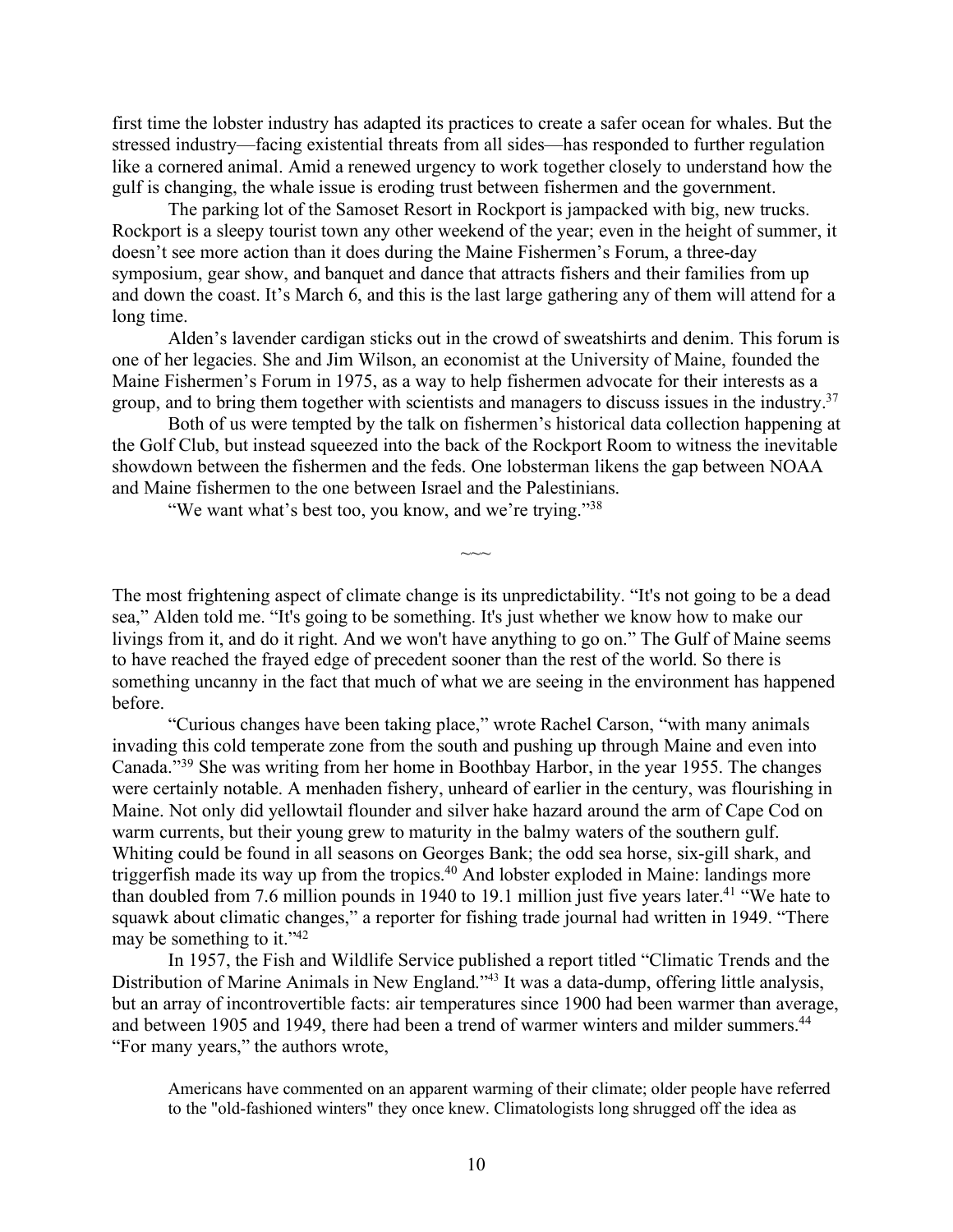unfounded, but a melioration in climate is no longer confined to the popular mind: a decided trend toward warmer winter during the past 50 years is now well-documented.

By the time of the report, that trend had actually begun to reverse. In 1960, fishermen were complaining about scarcity of lobster, and coastal fisheries were icebound during the winter months.<sup>45</sup> The creeping cold was met with even more panic and negativity than the runaway warming had been. In the 1990s, climate researchers began to chart sea surface temperature in the North Atlantic, records for which only go back about a century and a half. They found a pattern of seventy-year oscillations between warmer and colder than average periods—a natural climate fluctuation that, they argued in *Nature*, had obscured the signal of warming from the greenhouse effect. <sup>46</sup> Tree ring data has provided evidence that these cycles of warming and cooling have been going on in the Atlantic since the sixteenth century. 47

Rather than creating nuance in the discussion of climate change, the evidence for natural oscillations in climate was exploited by global warming skeptics, and the Atlantic Multidecadal Oscillation (AMO) became a byword for climate denialism. Micheal Mann, the climatologist who first named the AMO, later admitted that he felt he had "helped create a monster."<sup>48</sup>

"Depending on who you talk to, some people might think that sort of long-term climate change is a bigger issue, or shorter-term decadal variability is a bigger issue," Jon Hare, director of the Northeast Fisheries Science Center, tells me. Regardless, both phenomena are happening in tandem. The runaway warming of the gulf, and the 99.9 percent figure, could be read as an amplification of the Atlantic's natural cycles by the greenhouse effect. If 2012 was the AMO's peak, the gulf could be headed for a cooldown.

The reassuring prospect of cooling isn't the aspect of the AMO that preoccupies Hare. Rather, it reveals a shortsightedness, and an amnesia, in the institutions he's part of, which supply the best available scientific data with which to manage fish stocks in the Northeast. "That idea of ecosystems being variable and changing kind of slipped away," he says. "We can't let the opportunity to make management more adaptable slip away. We had an opportunity in the late fifties, early sixties, but as a society, as a profession, as a region, we didn't take advantage of it."

Even on the gulf's current trajectory, there are avenues of return, and changes in the system that can be undone.

 $\sim\sim$ 

The watershed of the gulf is larger than the gulf itself, encompassing the entire state of Maine, much of New Hampshire and Massachusetts, and half of New Brunswick and Nova Scotia. As the effects of climate change have made themselves apparent in the gulf over the last decade, this landscape has been undergoing a reversal of changes that were made over a century ago. Through the eighteenth and nineteenth centuries, some 3,000 of the rivers and streams that feed the gulf were dammed for hydropower, fueling mills and factories.<sup>49</sup> Now, those dams are being strategically removed, restoring spawning access to smelt, alewives, salmon, and herring all fisheries that had diminished to historic lows. These restorations are being carried out by volunteers, and it's a network of citizen scientists that monitor the return of the fish, standing at the stream's edge with clickers to count them as they race by.

Last spring, Moffet drove out to Walker Pond, near Lydia's bakery, to see the alewife run. The fish make their way up the Bagaduce River, using a fishway to skirt the old dam at the head of the pond. Every year or so the Department of Transportation removes a beaver dam with a backhoe so that the fish can complete their journey. Moffet wasn't the only pilgrim. "There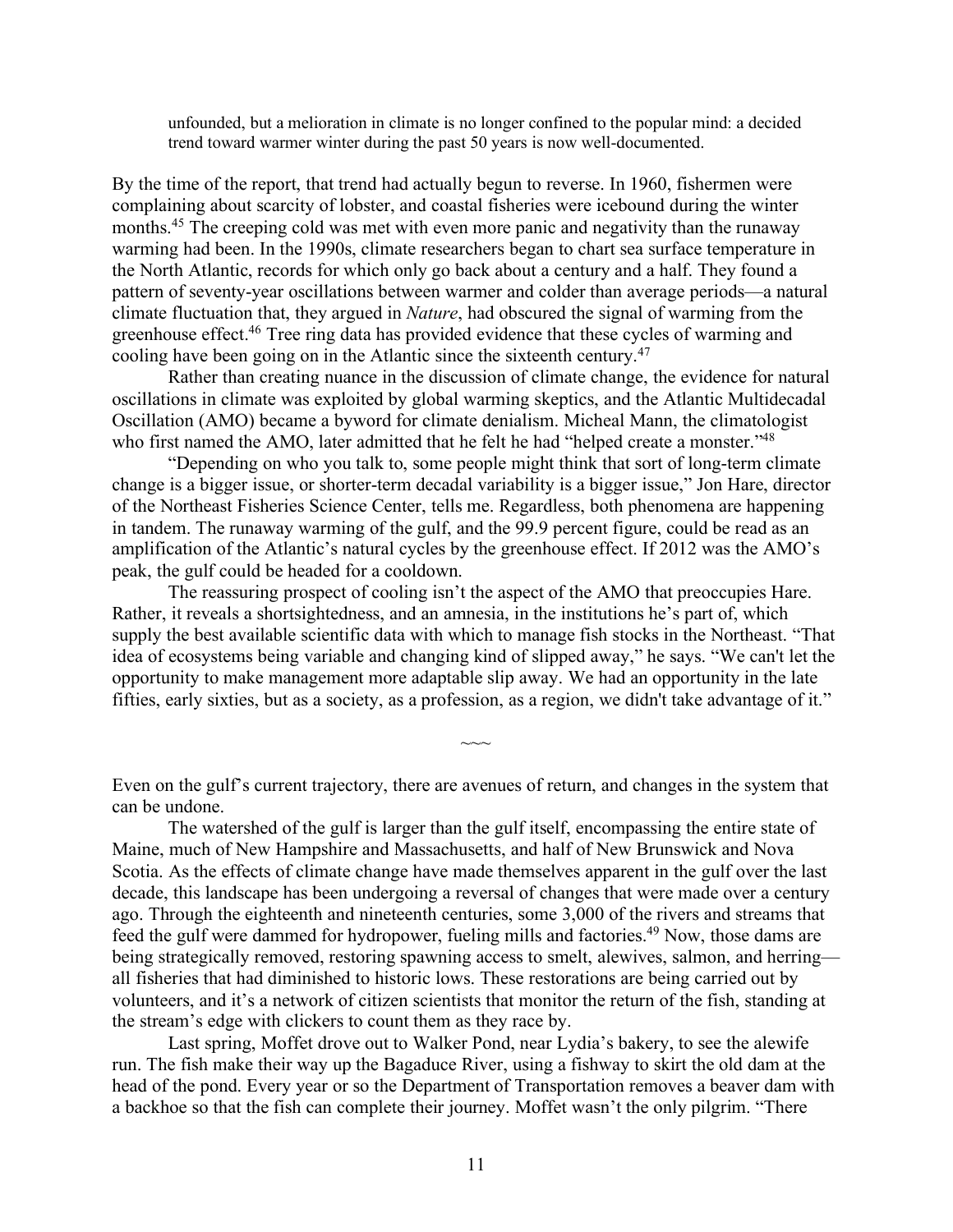were ten blue herons lined up, there were ten ospreys lined up, there were ten bald eagles, just sitting in trees in rows waiting," he told me. "And the stream—which wasn't any wider than that rug—was jet black as far as you can see down there. Solid wall-to-wall fish, fighting against the current to come up into Walker's pond."

At the end of our conversation, Moffet lets me in on a secret. "I'm a big fan of codfish," he says. "And one thing we're seeing on the increase is way more codfish this year. Really a lot more codfish." We stand over the chart, and he points. "I'm catching codfish just outside of the islands kind of southwest of Stonington."

It is too soon to say whether the anadromous fish, and the cod, have returned only to be beat back by a warming gulf. But Moffet sees a fighting chance in the success of these conservation efforts, if only people can change the way they conceive of the connection between land and sea. "The stuff that we're talking about going on with the fish in the river and the ocean, it's kind of quiet, separated from people's lives, and they don't see it happening," he says. It may be that the most important change precipitated by global warming is the way we reengage with the natural world once we can no longer coast on its abundant resources. In order to profit by the ocean again, we will have to truly understand its systems, and where we have broken them.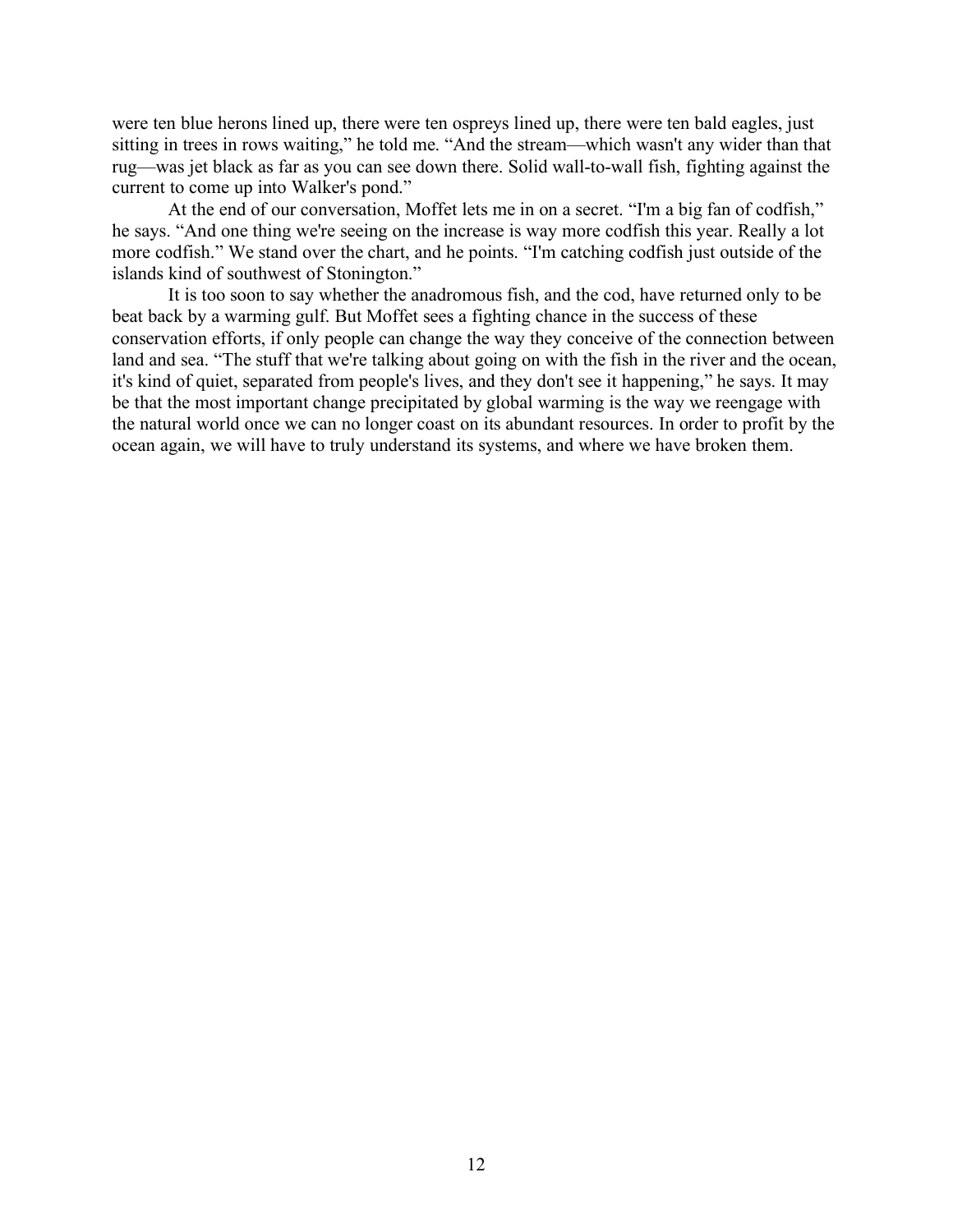### BIBLIOGRAPHY

- "A Guide to Lobstering in Maine." Maine Department of Marine Resources, July 2017. https://www.maine.gov/dmr/commercialfishing/licenses/documents/GuideToLobstering2019.pdf.
- "A Tree-ring Based Reconstruction of the Atlantic Multidecadal Oscillation since 1567 A.D. Gray - 2004 - Geophysical Research Letters - Wiley Online Library." Accessed August 6, 2020. https://agupubs.onlinelibrary.wiley.com/doi/full/10.1029/2004GL019932.
- Abel, David. "Local Group Seeks Lawsuit to Aid Right Whales." *The Boston Globe*. February 8, 2018, sec. Metro. https://www.bostonglobe.com/metro/2018/02/08/lawsuit-seeks-protectright-whales/tHjrLKHGlp36Qbqe6NU4HM/story.html.
- ———. "Vital to the Region's Waters, Kelp Suffers as the Gulf of Maine Warms." *The Boston Globe*. November 11, 2018, sec. Metro. https://www.bostonglobe.com/metro/2018/11/11/vital-region-waters-kelp-suffering-gulfmaine-warms/u1vsqsaKC5Fj2RvnV2dutK/story.html.
- Ames, Edward P. "Atlantic Cod Stock Structure in the Gulf of Maine." *Fisheries* 29, no. 1 (2004): 10–28. https://doi.org/10.1577/1548-8446(2004)29[10:ACSSIT]2.0.CO;2.
- Apollonio, Spencer. "Physical Characteristics of the Gulf of Maine." In *Hierarchical Perspectives on Marine Complexities*, 27–44. Columbia University Press, 2002. https://doi.org/10.7312/apol12488.7.
- Benoy, Glenn A., Matthew Liebman, Eric. A Luiker, Gregory Hellyer, and Marina Schauffler. "Watershed Status: State of the Gulf of Maine Report." Gulf of Maine Council on the Marine Environment, October 2016.

https://www.researchgate.net/publication/309491196 Watershed Status State of the G ulf of Maine Report.

- Bourque, Bruce. *The Swordfish Hunters: The History and Ecology of an Ancient American Sea People*. New York: Bunker Hill Publishing Inc, 2012.
- Carson, Rachel. *The Edge of the Sea*. Boston: Houghton Mifflin, 1955.
- "East Coast Climate Change and Governance Workshop." Workshop report. Washington, D.C.: Mid-Atlantic Fishery Management Council, March 19, 2014. https://www.mafmc.org/workshop/climate-change-governance.
- Federal Register. "Endangered and Threatened Wildlife; Recovery Plans for Listed Marine Mammals," June 2, 2005. https://www.federalregister.gov/documents/2005/06/02/05- 10987/endangered-and-threatened-wildlife-recovery-plans-for-listed-marine-mammals.
- Goode, Andrew G., Damian C. Brady, Robert S. Steneck, and Richard A. Wahle. "The Brighter Side of Climate Change: How Local Oceanography Amplified a Lobster Boom in the Gulf of Maine." *Global Change Biology* 25, no. 11 (2019): 3906–17. https://doi.org/10.1111/gcb.14778.
- Greenberg, David A. "A Numerical Model Investigation of Tidal Phenomena in the Bay of Fundy and Gulf of Maine." *Marine Geodesy* 2, no. 2 (January 1, 1979): 161–87. https://doi.org/10.1080/15210607909379345.
- "Historical Maine Fisheries Landings Data." Maine Department of Marine Resources. Accessed August 2, 2020. https://www.maine.gov/dmr/commercial-fishing/landings/historicaldata.html.
- Hoey, Dennis. "Canceling of Gulf of Maine Shrimp Season a Heavy Blow." *Portland Press Herald*, December 3, 2013, sec. Business.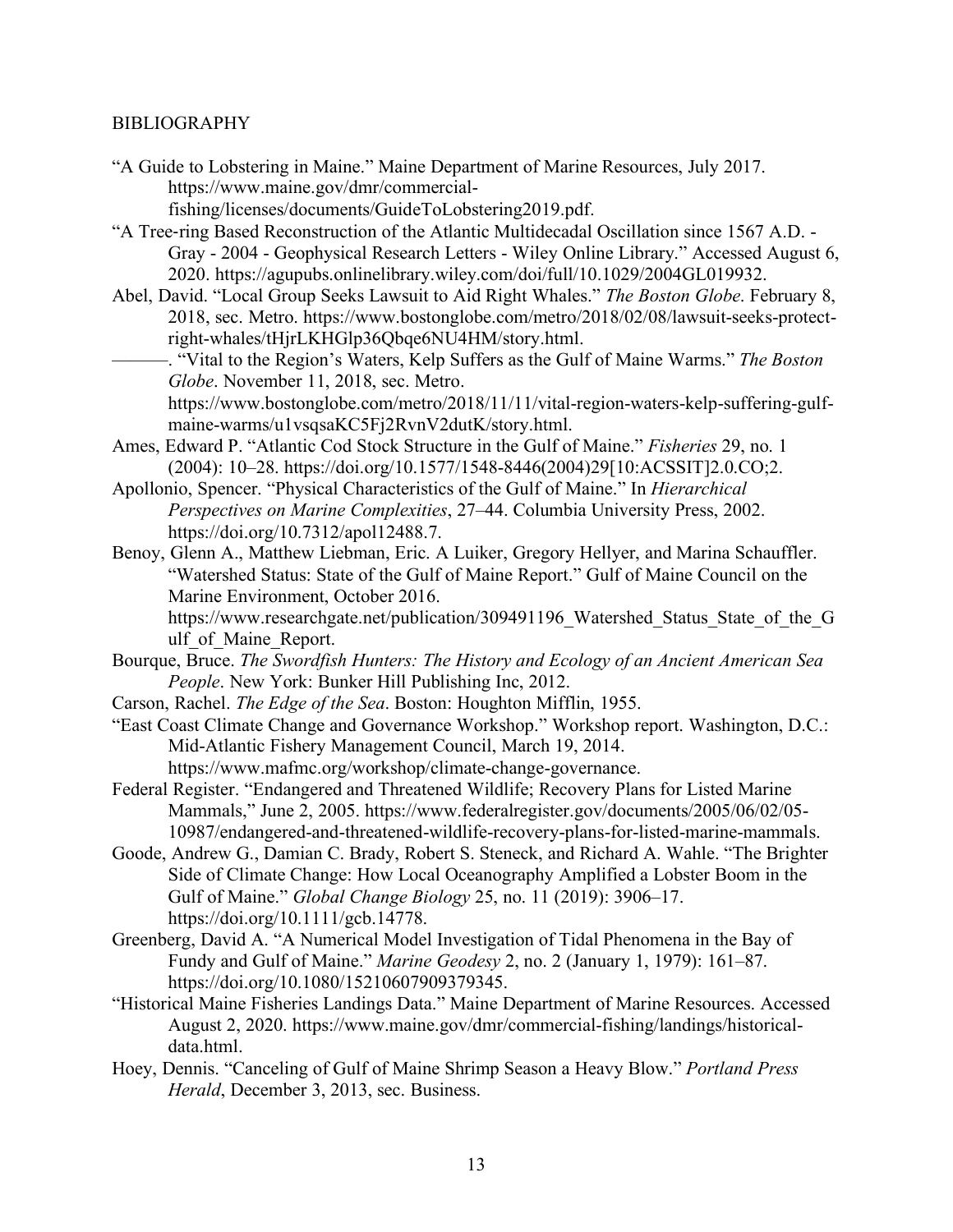https://www.pressherald.com/2013/12/03/regulators scrap\_shrimp\_season\_in\_gulf\_of\_m aine/.

- Island Institute. "Lobstering Offshore Becoming Attractive to Some," April 14, 2016. http://www.islandinstitute.org/working-waterfront/lobstering-offshore-becomingattractive-some.
- Mann, Michael E. *The Hockey Stick and the Climate Wars: Dispatches from the Front Lines*. New York: Columbia University Press, 2012.
- McClenachan, Loren, Jonathan H. Grabowski, Madison Marra, C. Seabird McKeon, Benjamin P. Neal, Nicholas R. Record, and Steven B. Scyphers. "Shifting Perceptions of Rapid Temperature Changes' Effects on Marine Fisheries, 1945–2017." *Fish and Fisheries* 20, no. 6 (2019): 1111–23. https://doi.org/10.1111/faf.12400.
- Merrill, Paul. "Fishermen, Biologists Team up to Study Dwindling Shrimp Population." *WMTW News 8*. March 18, 2015, sec. News. https://www.wmtw.com/article/fishermenbiologists-team-up-to-study-dwindling-shrimp-population/2007473.
- Mills, Katherine E., Andrew J. Pershing, Curtis J. Brown, YONG Chen, Fu-Sung Chiang, Daniel S. Holland, Sigrid Lehuta, et al. "Fisheries Management in a Changing Climate: Lessons from the 2012 Ocean Heat Wave in the Northwest Atlantic." *Oceanography* 26, no. 2 (2013): 191–95.
- Pauly, Daniel, and Jennifer Jacquet. *Vanishing Fish: Shifting Baselines and the Future of Global Fisheries*. Vancouver, BC: Greystone Books, 2019.
- Pershing, Andrew J., Michael A. Alexander, Christina M. Hernandez, Lisa A. Kerr, Arnault Le Bris, Katherine E. Mills, Janet A. Nye, et al. "Slow Adaptation in the Face of Rapid Warming Leads to Collapse of the Gulf of Maine Cod Fishery." *Science* 350, no. 6262 (November 13, 2015): 809–12. https://doi.org/10.1126/science.aac9819.
- "Rapid Climate-Driven Circulation Changes Threaten Conservation of Endangered North Atlantic Right Whales | Oceanography." Accessed July 30, 2020. https://tos.org/oceanography/article/rapid-climate-driven-circulation-changes-threatenconservation-of-endangere.
- Record, Nicholas R., and Cameron R.S. Thompson. "Rapid Climate-Driven Circulation Changes Threaten Conservation of Endangered North Atlantic Right Whales." *Oceanography* 32, no. 2 (May 3, 2019): 162–69. https://doi.org/doi.org/10.5670/oceanog.2019.201.
- Rick, Torben C., and Jon M. Erlandson, eds. "8. Possible Prehistoric Fishing Effects On Coastal Marine Food Webs In The Gulf Of Maine." In *Human Impacts on Ancient Marine Ecosystems*, 165–86. University of California Press, 2019. https://doi.org/10.1525/9780520934290-010.
- coastalfisheries.org/. "Robin Alden + Ted Ames | Maine Center for Coastal Fisheries." Accessed July 30, 2020. https://coastalfisheries.org/about/staff/robin-alden/.
- Schlesinger, Michael E., and Navin Ramankutty. "An Oscillation in the Global Climate System of Period 65–70 Years." *Nature* 367, no. 6465 (February 1994): 723–26. https://doi.org/10.1038/367723a0.
- Springuel, Nathalie. "Maine Fishermen's Forum: A 40 Year Retrospective." *Coastal Conversations*. Blue Hill, Maine: WERU 89.9 FM, April 24, 2015. Blue Hill, Maine Local News and Public Affairs Archives. https://archives.weru.org/coastalconversations/2015/04/coastal-conversations-42415/.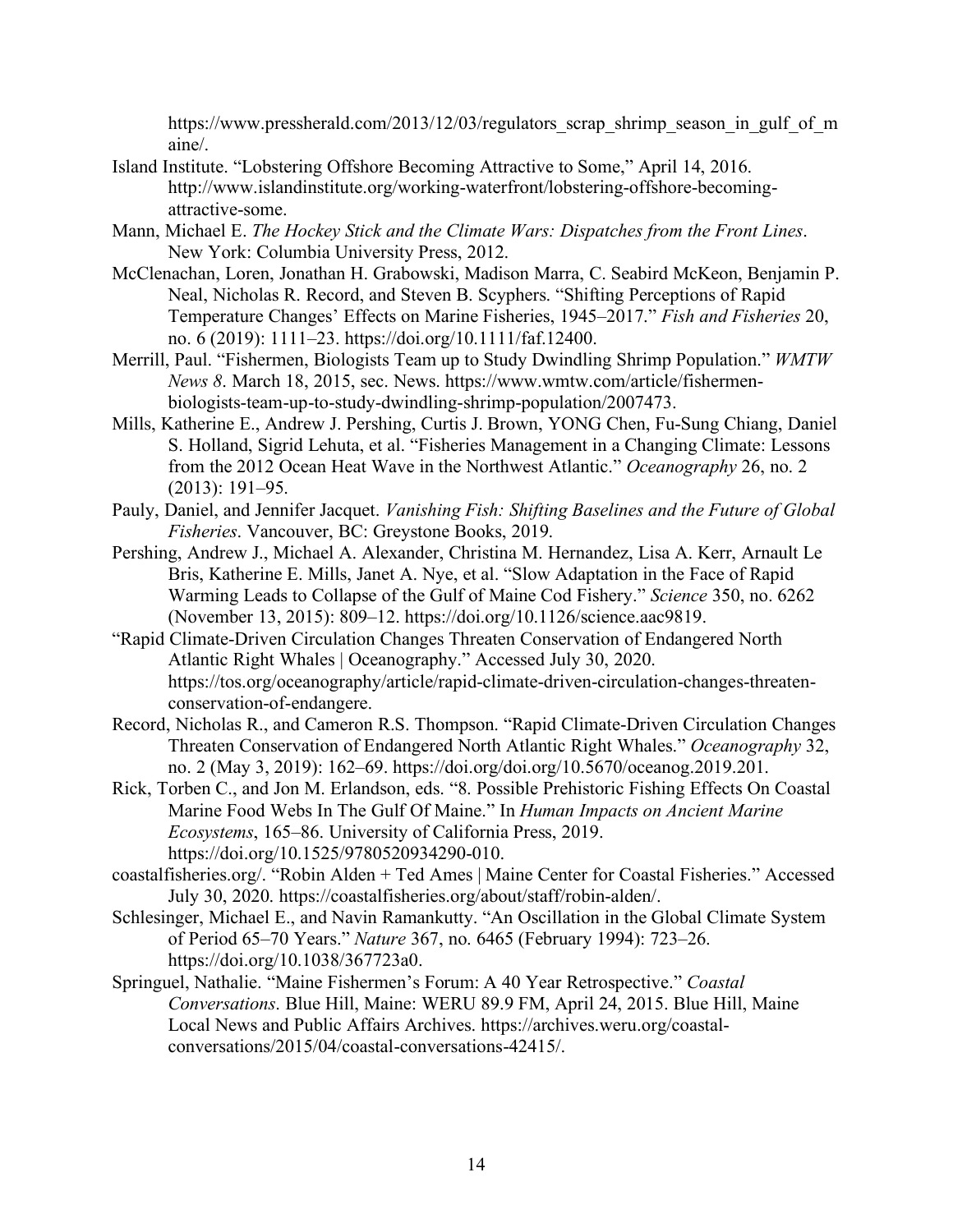- Taylor, Clyde C., Henry B. Bigelow, and Herbert W. Graham. "Climatic Trends and the Distribution of Marine Animals in New England." *Fishery Bulletin of the Fish and Wildlife Service* 57, no. 115 (1957): 293–345.
- Wahle, R, and K Holmes. "American Lobster Settlement Index | Update 2019," n.d., 2.
- Wahle, Richard A., and Robert S. Steneck. "Recruitment Habitats and Nursery Grounds of the American Lobster Homarus Americanus: A Demographic Bottleneck?" *Marine Ecology Progress Series* 69, no. 3 (1991): 231–43.
- Whittle, Patrick. "Lobster Bait Fish Coming to Maine from Uruguay amid Shortage." *AP NEWS*. July 11, 2019, sec. Lobsters. https://apnews.com/1eeee219784340c3b865a34b295af52d.
- Woodard, Colin. "Invasive Species Exploit a Warming Gulf of Maine, Sometimes with Destructive Results." *Portland Press Herald*. October 28, 2015. https://www.pressherald.com/2015/10/28/invasive-species-exploit-warming-gulf-mainesometimes-destructive-results/.

<sup>4</sup> Larry Moffet, in conversation with the author in Deer Isle, Maine, January 2020.

 $\overline{a}$ 

- $27$  Robin Alden, in conversation with the author in Stonington, Maine, January 2020.
- <sup>28</sup> Pauly and Jacquet, *Vanishing Fish*.
- <sup>29</sup> "Historical Maine Fisheries Landings Data."

<sup>31</sup> Anecdotal, according to Steneck.

<sup>&</sup>lt;sup>1</sup> Whittle, "Lobster Bait Fish Coming to Maine from Uruguay amid Shortage."

<sup>2</sup> Larry Moffet, in an email to the author, February 22, 2020.

<sup>&</sup>lt;sup>3</sup> Larry Moffet, in conversation with the author in Deer Isle, Maine, January 2020.

<sup>5</sup> Goode et al., "The Brighter Side of Climate Change."

<sup>6</sup> Woodard, "Invasive Species Exploit a Warming Gulf of Maine, Sometimes with Destructive Results."

<sup>7</sup> http://rargom.org/annualsciencemeeting/2013

<sup>8</sup> Nick Record, in conversation with the author, July 2020.

<sup>&</sup>lt;sup>9</sup> Hoey, "Canceling of Gulf of Maine Shrimp Season a Heavy Blow."

<sup>10</sup> "East Coast Climate Change and Governance Workshop."

<sup>&</sup>lt;sup>11</sup> Merrill, "Fishermen, Biologists Team up to Study Dwindling Shrimp Population."

<sup>&</sup>lt;sup>12</sup> Pershing et al., "Slow Adaptation in the Face of Rapid Warming Leads to Collapse of the Gulf of Maine Cod Fishery."

<sup>&</sup>lt;sup>13</sup> Pershing et al.

<sup>&</sup>lt;sup>14</sup> Apollonio, "Physical Characteristics of the Gulf of Maine."

<sup>&</sup>lt;sup>15</sup> Greenberg, "A Numerical Model Investigation of Tidal Phenomena in the Bay of Fundy and Gulf of Maine."

<sup>&</sup>lt;sup>16</sup> Rick and Erlandson, "8. Possible Prehistoric Fishing Effects On Coastal Marine Food Webs In The Gulf Of Maine." <sup>17</sup> Bourque, *The Swordfish Hunters*.

<sup>&</sup>lt;sup>18</sup> Rick and Erlandson, "8. Possible Prehistoric Fishing Effects On Coastal Marine Food Webs In The Gulf Of Maine."

<sup>&</sup>lt;sup>19</sup> Bob Steneck, in conversation with the author, December 2019

<sup>&</sup>lt;sup>20</sup> Goode et al., "The Brighter Side of Climate Change."

 $21$  Robin Alden, in conversation with the author in Stonington, Maine, January 2020.

<sup>&</sup>lt;sup>22</sup> Wahle and Steneck, "Recruitment Habitats and Nursery Grounds of the American Lobster Homarus Americanus."

<sup>&</sup>lt;sup>23</sup> Wahle and Holmes, "American Lobster Settlement Index | Update 2019."

<sup>&</sup>lt;sup>24</sup> Mills et al., "Fisheries Management in a Changing Climate."

<sup>&</sup>lt;sup>25</sup> "A Guide to Lobstering in Maine."

<sup>&</sup>lt;sup>26</sup> "Robin Alden + Ted Ames | Maine Center for Coastal Fisheries."

<sup>&</sup>lt;sup>30</sup> Abel, "Vital to the Region's Waters, Kelp Suffers as the Gulf of Maine Warms."

<sup>&</sup>lt;sup>32</sup> "Lobstering Offshore Becoming Attractive to Some."

<sup>&</sup>lt;sup>33</sup> Record and Thompson, "Rapid Climate-Driven Circulation Changes Threaten Conservation of Endangered North Atlantic Right Whales."

<sup>&</sup>lt;sup>34</sup> Abel, "Local Group Seeks Lawsuit to Aid Right Whales."